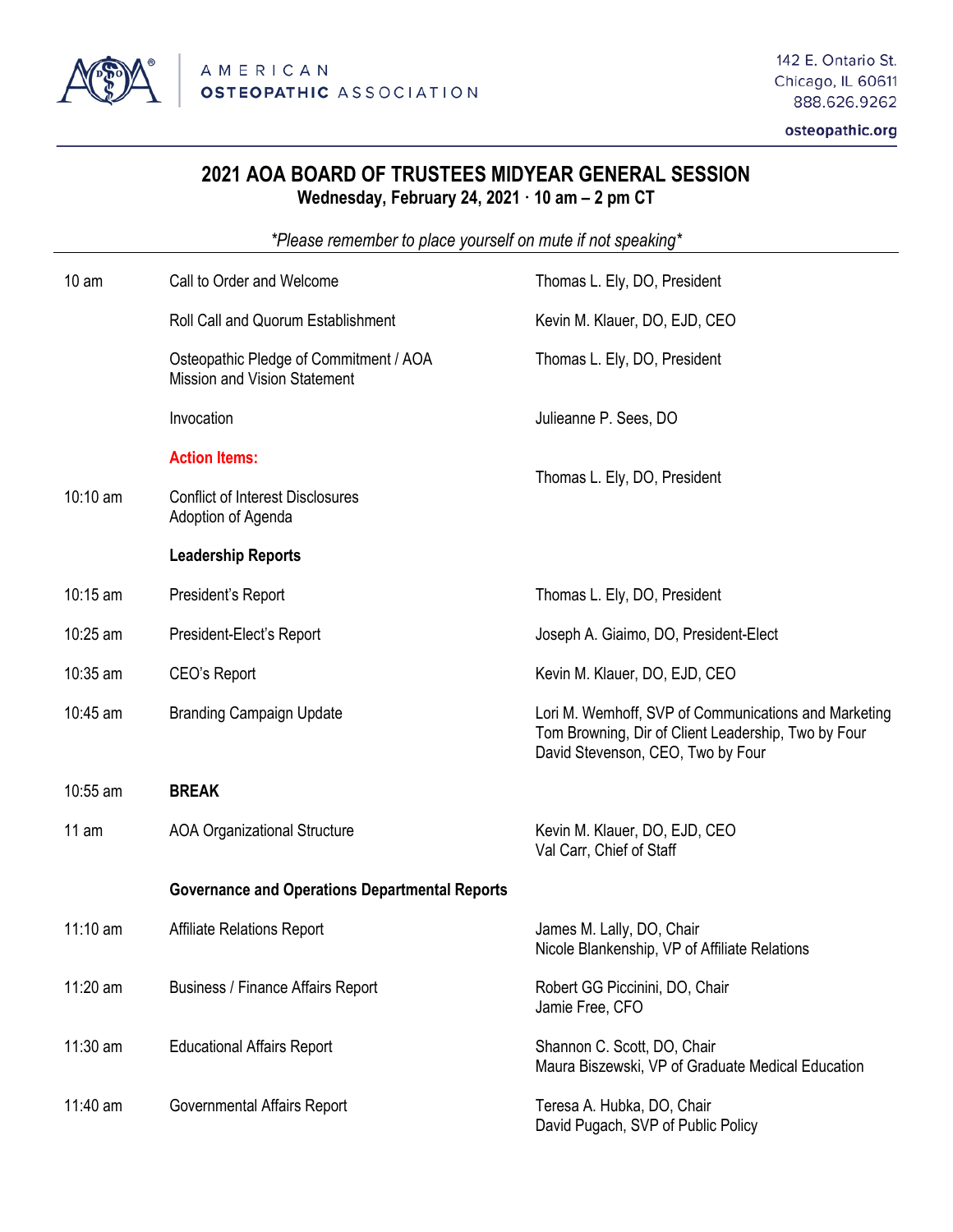

osteopathic.org

## **2021 AOA BOARD OF TRUSTEES MIDYEAR GENERAL SESSION Wednesday, February 24, 2021 10 am – 2 pm CT**

*\*Please remember to place yourself on mute if not speaking\**

| 11:50 am        | Professional Affairs / Membership                                      | Richard R. Thacker, DO, Chair<br>Kevin M. Klauer, DO, EJD, CEO                    |
|-----------------|------------------------------------------------------------------------|-----------------------------------------------------------------------------------|
| $12 \text{ pm}$ | <b>Research and Public Health Affairs</b>                              | Robert W. Hostoffer, DO, Chair<br>Sharon McGill, VP of Research and Public Health |
| 12:10 pm        | <b>BREAK</b>                                                           |                                                                                   |
|                 | <b>AOA Affiliate Reports</b>                                           |                                                                                   |
| 12:30 pm        | Advocates for the American Osteopathic Association<br>(AAOA)           | Caryn Tabby, President                                                            |
| 12:35 pm        | American Osteopathic Foundation (AOF)                                  | Jeffrey S. Grove, DO, President<br>Rita Forden, CEO                               |
| 12:40 pm        | Association of Osteopathic State Executive Directors<br>(AOSED)        | Vicki Whitaker, President                                                         |
| 12:45 pm        | Society of Osteopathic Specialty Executives (SOSE)                     | Sherri Quarles, President                                                         |
| 12:50 pm        | Student Osteopathic Medical Association (SOMA)                         | Clara Hofman, OMS IV, President                                                   |
| 12:55 pm        | Osteopathic International Alliance (OIA)                               | William J. Burke, DO, Chair                                                       |
| 1 pm            | American Osteopathic Information Association<br>(AOIA)                 | Norman E. Vinn, DO, Chair<br>Kathleen Creason, Executive Director                 |
| $1:05$ pm       | American Association of Osteopathic Examiners<br>(AAOE)                | J. Michael Wieting, DO, President                                                 |
| $1:10$ pm       | National Board of Osteopathic Medical Examiners<br>(NBOME)             | John R. Gimpel, DO, President and CEO                                             |
| $1:15$ pm       | American Association of Colleges of Osteopathic<br>Medicine (AACOM)    | Robert A. Cain, DO, President and CEO                                             |
| $1:20$ pm       | <b>Council of Osteopathic Student Government</b><br>Presidents (COSGP) | Krista Niezwaag, National Chair                                                   |
| $1:25$ pm       | Bureau of Osteopathic Specialists (BOS)                                | Raymond M. Depa, DO, Chair                                                        |
| $1:30$ pm       | <b>BREAK</b>                                                           |                                                                                   |